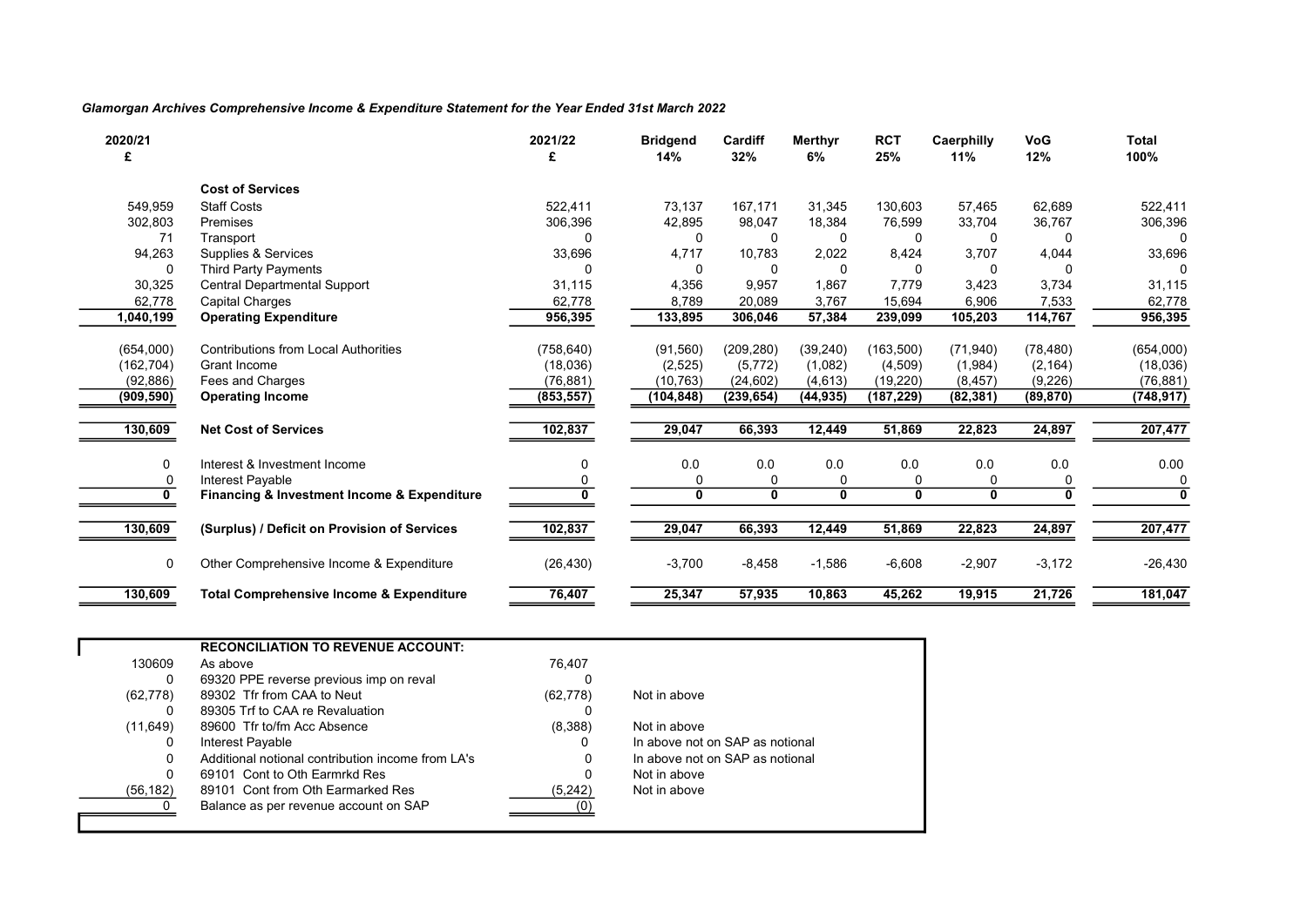### Glamorgan Archives Balance Sheet as at 31st March 2022

| 31/03/21  |                                       | 31/03/22  | <b>Bridgend</b><br>14% | Cardiff<br>32% | <b>Merthyr</b><br>6% | <b>RCT</b><br>25% | Caerphilly<br>11% | VoG<br>12% | <b>Total</b><br>100% |
|-----------|---------------------------------------|-----------|------------------------|----------------|----------------------|-------------------|-------------------|------------|----------------------|
| 6,124,444 | Land and Buildings                    | 6,061,667 | 848,633                | 1,939,733      | 363,700              | 1,515,417         | 666,783           | 727,400    | 6,061,667            |
|           | <b>Assets Under Construction</b>      |           |                        |                |                      |                   |                   |            |                      |
|           | Vehicle, Plant, Furniture & Equipment |           |                        |                |                      |                   |                   |            |                      |
| 6,124,444 | Long Term Assets                      | 6,061,667 | 848,633                | 1,939,733      | 363,700              | 1,515,417         | 666,783           | 727,400    | 6,061,667            |
| 16,957    | Inventories                           | 16,803    | 2,352                  | 5,377          | 1,008                | 4,201             | 1,848             | 2,016      | 16,803               |
| 87,442    | <b>Short Term Debtors</b>             | 28,408    | 3,977                  | 9,091          | 1,704                | 7,102             | 3,125             | 3,409      | 28,408               |
| 67,031    | Cash & Cash Equivalents               | 94,532    | 13,234                 | 30,250         | 5,672                | 23,633            | 10,398            | 11,344     | 94,532               |
| 171,430   | <b>Current Assets</b>                 | 139,743   | 19,564                 | 44,718         | 8,385                | 34,936            | 15,372            | 16,769     | 139,743              |
| (69, 880) | <b>Short Term Creditors</b>           | (51, 823) | (7, 255)               | (16, 583)      | (3, 109)             | (12, 956)         | (5,701)           | (6, 219)   | (51, 823)            |
|           | Provisions                            |           |                        | ∩              |                      | $\Omega$          |                   | U          |                      |
| (69, 880) | <b>Current Liabilities</b>            | (51, 823) | (7, 255)               | (16, 583)      | (3, 109)             | (12, 956)         | (5,701)           | (6, 219)   | (51, 823)            |
| 0.00      | Long Term Borrowing                   | 0.00      | 0.00                   | 0.00           | 0.00                 | 0.00              | 0.00              | 0.00       | 0.00                 |
| 0.00      | Long Term Liabilities                 | 0.00      | 0.00                   | 0.00           | 0.00                 | 0.00              | 0.00              | 0.00       | 0.00                 |
| 6,225,994 | <b>NET ASSETS</b>                     | 6,149,587 | 860,942                | 1,967,868      | 368,975              | 1,537,397         | 676,455           | 737,950    | 6,149,587            |
| 118,202   | <b>Usable Reserves</b>                | 112,960   | 15,814                 | 36,147         | 6,778                | 28,240            | 12,426            | 13,555     | 112,960              |
| 6,024,445 | Capital Adjustment Account            | 5,961,667 | 834,633                | 1,907,733      | 357,700              | 1,490,417         | 655,783           | 715,400    | 5,961,667            |
| 100,000   | <b>Revaluation Reserve</b>            | 100,000   | 14,000                 | 32,000         | 6,000                | 25,000            | 11,000            | 12,000     | 100,000              |
| (16, 653) | <b>Accumulated Absences</b>           | (25, 041) | (3,506)                | (8,013)        | (1,502)              | (6, 260)          | (2,754)           | (3,005)    | (25,041)             |
| 6,107,792 | Unusable Reserves                     | 6,036,626 | 845,128                | 1,931,720      | 362,198              | 1,509,157         | 664,029           | 724,395    | 6,036,626            |
| 6,225,994 | <b>TOTAL RESERVES</b>                 | 6,149,586 | 860,942                | 1,967,868      | 368,975              | 1,537,397         | 676,454           | 737,950    | 6,149,586            |

1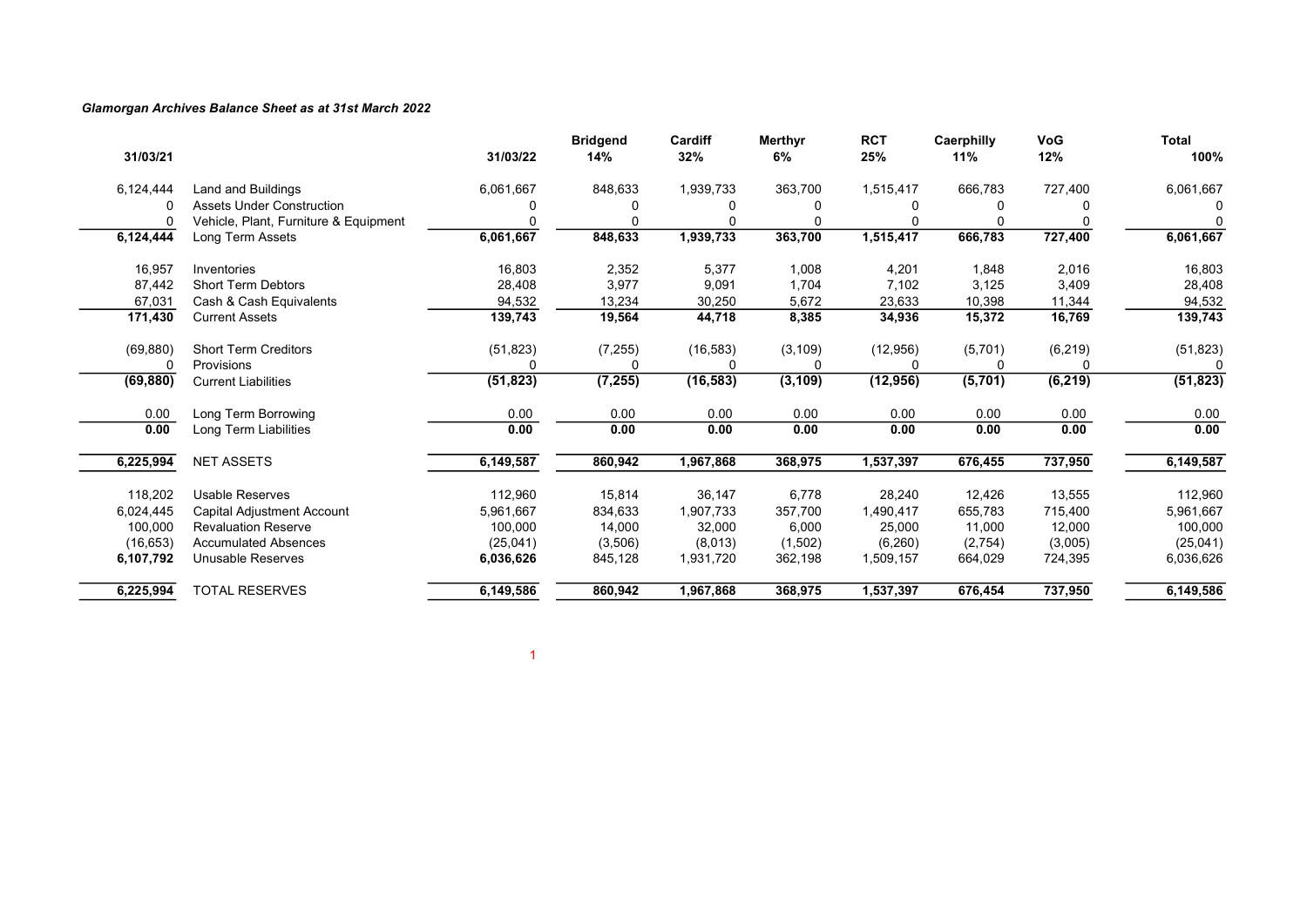#### Movement in Reserves Statement 2020/21

|                                                                 |            | Usable Reserves Unusable Reserves Total Reserves |            |
|-----------------------------------------------------------------|------------|--------------------------------------------------|------------|
| Balance at 31 March 2020 Carried Forward                        | 174.384    | 2,956,391                                        | 3,130,776  |
| Movement in Reserves during 2020/21                             |            |                                                  |            |
| Surplus or Deficit on Provision of Services                     | (130, 609) |                                                  | (130, 609) |
| Other Comprehensive Income & Expenditure                        |            |                                                  |            |
| Total Comprehensive Income & Expenditure                        | (130, 609) |                                                  | (130, 609) |
| Adjustments between Accounting Basis & Funding Basis            | 74,426     | (74, 426)                                        |            |
| Net Increase / Decrease before Transfers to Earmarked Reserves  | (56, 182)  | (74,426)                                         | (130, 609) |
| Transfers To / From Earmarked Reserves                          |            |                                                  |            |
| Increase / Decrease in Year                                     | (56, 182)  | (74, 426)                                        | (130, 609) |
| Balance at 31st March 2021 Carried Forward                      | 118,202    | 2,881,964                                        | 3,000,166  |
| Adjustments between Accounting Basis & Funding Basis - analysis |            |                                                  |            |
| Charges for Depreciation of Non-current Assets                  | 62.778     | (62, 778)                                        |            |
| Charges for Impairment of Non-current Assets                    |            |                                                  |            |
| Revaluation                                                     |            |                                                  |            |
| <b>MRP</b>                                                      | 0          |                                                  |            |
| <b>Accumulated Absences</b>                                     | 11,649     | (11, 649)                                        |            |
|                                                                 | 74,426     | (74,426)                                         |            |

r

## Movement in Reserves Statement 2021/22

|                                                                 |           | Usable Reserves Unusable Reserves Total Reserves |           |
|-----------------------------------------------------------------|-----------|--------------------------------------------------|-----------|
| Balance at 31 March 2021 Carried Forward                        | 118.202   | 2,881,964                                        | 3,000,166 |
| Movement in Reserves during 2021/22                             |           |                                                  |           |
| Surplus or Deficit on Provision of Services                     | (76, 407) |                                                  | (76, 407) |
| Other Comprehensive Income & Expenditure                        |           | 3,225,827                                        | 3,225,827 |
| Total Comprehensive Income & Expenditure                        | (76, 407) | 3,225,827                                        | 3,149,420 |
| Adjustments between Accounting Basis & Funding Basis            | 71,166    | (71, 166)                                        |           |
| Net Increase / Decrease before Transfers to Earmarked Reserves  | (5, 242)  | 3,154,662                                        | 3,149,420 |
| Transfers To / From Earmarked Reserves                          |           |                                                  |           |
| Increase / Decrease in Year                                     | (5, 242)  | 3,154,662                                        | 3,149,420 |
| Balance at 31st March 2022 Carried Forward                      | 112,960   | 6,036,626                                        | 6,149,586 |
| Adjustments between Accounting Basis & Funding Basis - analysis |           |                                                  |           |
| Charges for Depreciation of Non-current Assets                  | 62,778    | (62, 778)                                        |           |
| Charges for Impairment of Non-current Assets                    |           |                                                  |           |
| <b>MRP</b>                                                      |           |                                                  |           |
| <b>Accumulated Absences</b>                                     | 8.388     | (8,388)                                          |           |
|                                                                 | 71,166    | (71,166)                                         |           |